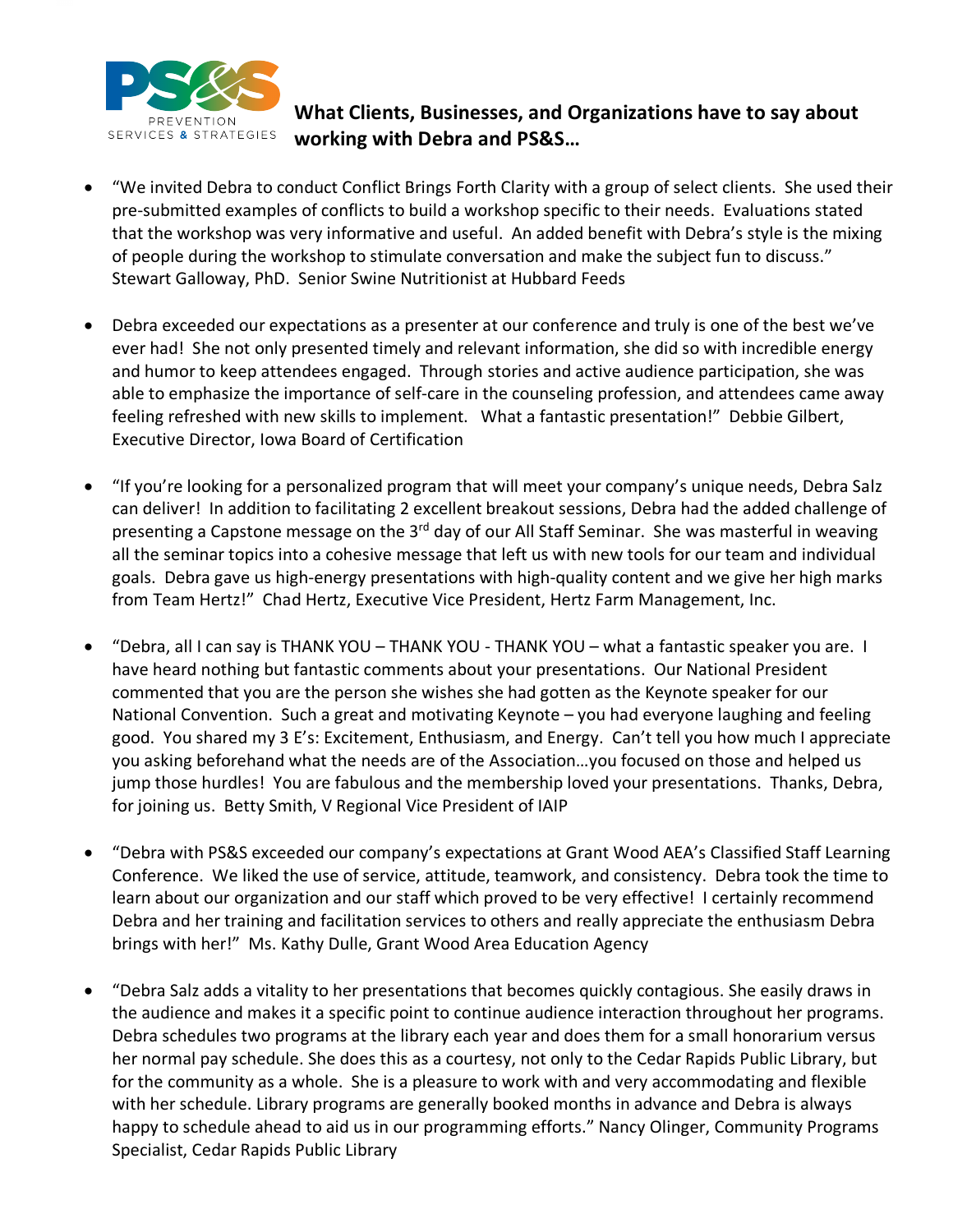

• "We have utilized Prevention Services & Strategies Tobacco Cessation

and Stress Management programs and were pleased with the quality. Debra took the time to clearly understand our needs and made sure we were getting the product and service we expected. Employees thoroughly enjoyed working with Debra and felt the programs were beneficial. I would recommend Debra's services to others who are looking for effective programs." Stacie Osako, PHR, Human Resources Representative, Pearson Assessments & Testing NA

- "Debra is an energetic communicator! Her interactive session helped us meet our staff retreat objectives in a fun and educational way." Jeanine Penticoff, Manager-Customer Communications,
- "Debra gave two wonderful presentations for our event [Women's' Awareness Day]. The participants gave Debra excellent reviews. Her energy and positive attitude are contagious. I enjoyed working with Debra and hope to do so again." Krista Weitz, Program Manager, Northeast Iowa Community College
- "I have known Debra for the over 6 years. I first met her when she was teaching the American Cancer Society's Fresh Start Program. From there, Debra developed her own more intense smoking cessation program that she named the Healthy Start Program. She taught this class for me at Mercy Hospital. Debra did an excellent job with this program and always got excellent reviews from the various class participants! I enjoy working with Deb and would also recommend her to anyone that is considering offering programming for your business or community-based programs!" Doug Stahl, Health Promotion Coordinator, Mercy Hospital
- "Debra kept us involved by using Q&A and comment segments; I think that is important in Webinar. The overall program was good, and the speaker was excellent! She did a wonderful job. This Webinar was fabulous!" Attendees comments for SuperStars, ShootingStars, and FallingStars – Coaching & Mentoring for Today's Credit Unions Webinar, Michigan Credit Union League
- "We had Debra as our speaker for our Nurses Day Celebration. She presented Happy People Secrets. We have had nothing but positive responses to the program. Everyone thought Debra was well prepared; arrived early to mingle with everyone, was energetic and knowledgeable. She is able to intermix humor with fact. The evening went very quickly. I would certainly recommend Debra." Linda Vosberg, Member of CEU Committee with Medical Associates
- "I booked Debra without ever having heard her, but as soon as she started speaking, my secretary and I just looked at each other and smiled. Debra's enthusiasm was evident from the very beginning of her presentation. She was dynamic, personable and captured the audience's attention. I would highly recommend her services and have referred her name to others in my facility." Ramona Sonkens, RN, BSN, St. Luke's Women's Care Specialist, St. Luke's Hospital
- "I have the pleasure of having known and worked with Debra for over eight years. She personally assisted me in the smoking cessation program, A Healthy Start. I'm very happy to say I was able to quit after smoking for over 30 years. Debra's commitment to assisting her clients is tremendous. Her positive 'can do' attitude is exceptional and certainly rubs off on all around her. Her professional character is excellent. I highly recommend Debra's Prevention Services to everyone. She assisted many of our employees at In Tolerance with very high success." Jack Hardin, General Manager, InTolerance Contract Manufacturing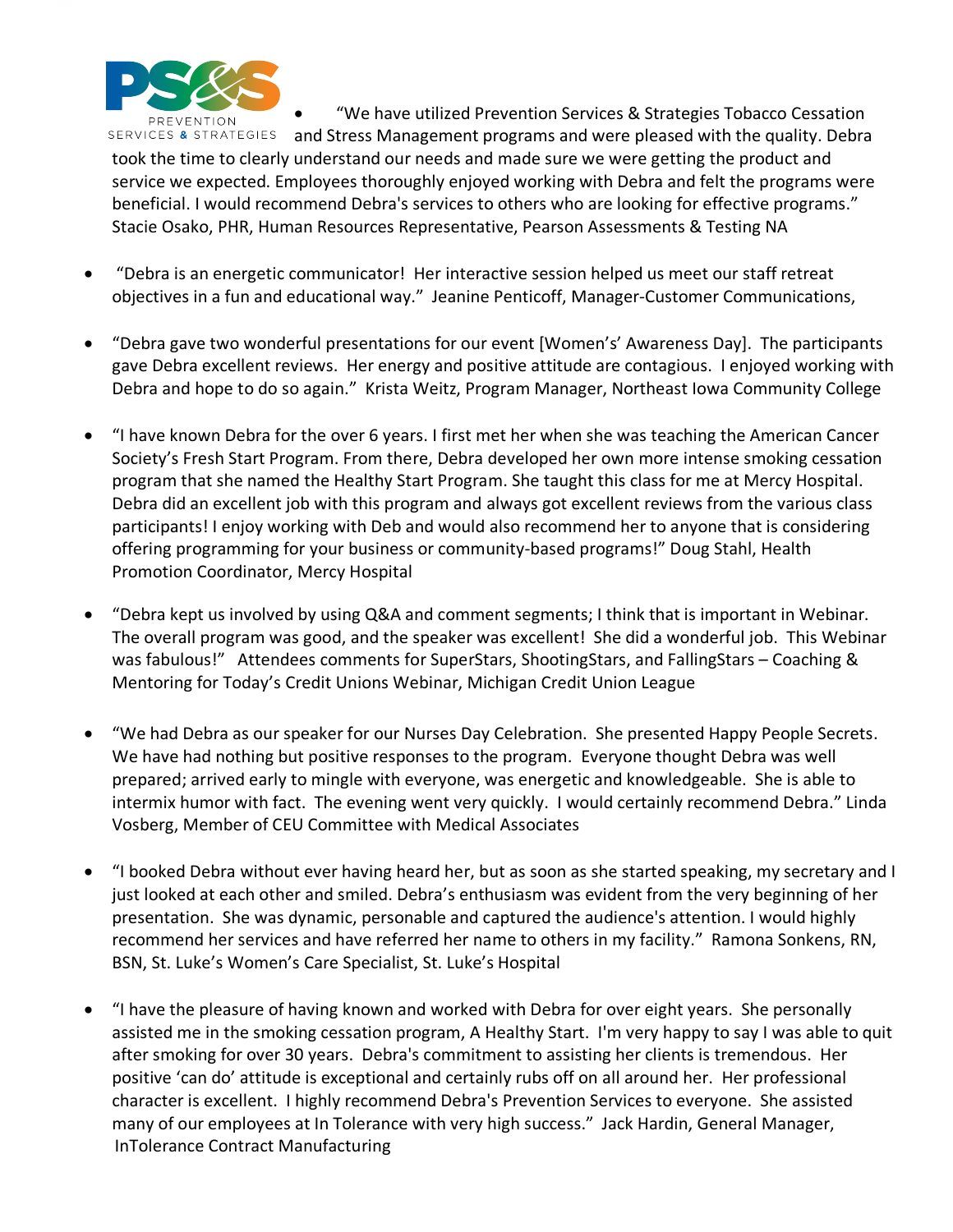

• "Debra with Prevention Services & Strategies met my organization's

Convention Program needs and objectives. Both her programs (Medical Complacency and Patient Non-Compliance and Happy People Secrets) were very well received and fostered great interaction. I would definitely recommend Debra's training and facilitation services to others." Iowa State Medical Assistants Iowa Convention Committee

- "Debra provided our Keynote, Dreams and Destinations on two occasions. She was well organized, and her presentation style is fun and dynamic. The audience was very positive about her program. I have in the past and continue to recommend Debra to others seeking a Keynote or Training Professional." Ginny Kirschling, Program Director, Kirkwood Community College
- "We chose A Healthy Start tobacco cessation program to decrease our company's health care costs associated with smoking. We are very pleased with the quality of A Healthy Start program and Debra's knowledge of cessation strategies. A Healthy Start program impressed our team with its comprehensive approach and its personable facilitator. A Healthy Start met our company's objectives and I would highly recommend this program to others." Michelle Rynchnovsky, BSN, Procter & Gamble
- "Debra facilitated 2 sessions of SuperStars, ShootingStars, and FallingStars Coaching & Mentoring for Today's Credit Unions and each were a good investment in our Credit Union's leadership and membership! Debra was easy and pleasurable to work with as she was organized and thorough. I would recommend Debra's training and facilitation services to others as it was very well received at our Annual Convention!" Monica Zabolotny, Meeting Planner for the Michigan Credit Union League – Education Department
- "It was a real pleasure to contract with Deb Salz. Our company was interested in establishing a wellness program to incorporate both fitness and smoking cessation. The three-phase program was well designed; defining goals and tracking results. Her manner was very upbeat and positive. We are quite pleased that half our smokers have kicked the habit! Although the program with her direct involvement is completed, Deb continually stops by just to check that we are still on track. I fully recommend the service and enjoyment your organization will profit from involvement with this professional." Robert D. Becker, President InTolerance Contract Manufacturing
- "Debra with Prevention Services & Strategies met our company's program needs through two key elements – her pre-presentation work that allowed her to provide a high degree of 'customization' and her enthusiasm and 'performing' skills made the sessions interesting throughout the entire 2 hours. Debra was knowledgeable regarding the topic area covered and the Fun FISH! Filosophy program was presented in an organized and coherent manner. I would recommend Prevention Services & Strategies training and facilitating programs to others. Debra delivered a difficult balancing act - fun and crazy style with professional content and message. It carried off very successfully." McKesson Ambulatory Services Group
- "I was amazed at how quickly Debra Salz was able to develop a rapport with the audience…She was by far the best speaker at the Annual convention, and there were several good ones…Her enthusiasm and professionalism left a lasting impression on everyone who attended her presentation…I hope Debra can come back next year…Can we have Debra Salz speak every year!!!!" Attendee comments from the American Association of Medical Assistants Annual Convention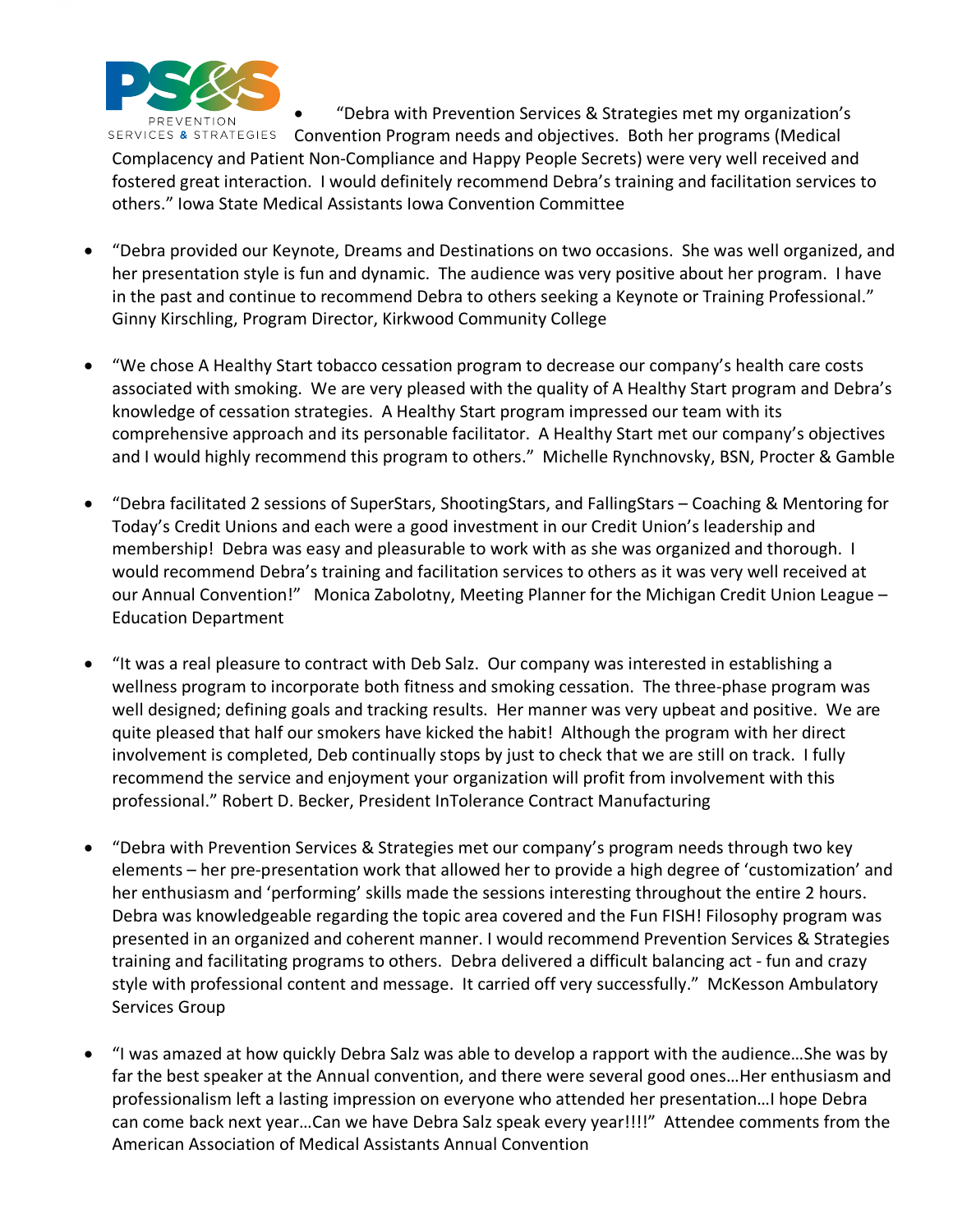

• "I thought it (Leadership from A to Z) was going to be a rather bland SERVICES & STRATEGIES presentation when I saw the topic on the schedule. However, Debra gave an awesome presentation! She did a terrific job and the material covered was very good. I know the other people seated at my table we very impressed!" Tim W., Rockwell Collins Web Administration, PMI Meeting participant

- "I would recommend Debra without hesitation to many organizations and associations! Debra Salz comes to the meeting prepared, capturing the attention of the attendees. Debra finds the possible leaders and engages them in conversation and while learning about the organization she is addressing; she is also assessing the background of the person she is speaking to- finding out what made that person a probable leader. Debra is an outgoing person who you can't help but like and one would always look forward to a repeat performance and/or meeting." Conference Leadership and attendee's comments at the Winter Seminar of the Florida Society of Medical Assistants
- "Debra Salz energizes her audience from the very start. She personalizes her program to her group. She makes sure she meets the needs of her audience and has a clear understanding of what their expectations are. Her interactive presentation style keeps your interest." Diane Lehtinen, Office Administrator, Iowa EyeCare
- **"**Debra Salz brought enthusiasm and knowledge to our training event. She took it to the next level and made it interactive and entertaining." Angela Drury, Chief Operating Officer, 1<sup>st</sup> Gateway Credit Union, Staff Development Day, Did We Serve You with G.U.S.T.O. Today? Program
- "Speaking about Happy People Secrets and Any Time for Desserts? Debra was a breath of fresh air for attendees at our Annual Wellness Day for Family Caregivers. She is an energetic, fun speaker that also provided lots of good, useful information. As our Keynote speaker, she started the day off in a very upbeat manner. One caregiver commented that, "she gave life to the living!" Sandy Nulle, Family Caregiver Support Program Coordinator, Heritage Area Agency on Aging, 2006 Caregiver Wellness Day
- "I enjoyed taking the time to reflect on the impact I get to make in the lives of others. You helped to remind me that I get to choose the way I live and feel." "Debra's energy is contagious. I needed to be re-energized and re-focused and this day did it!" "Debra's style was very effective and expanded my knowledge both professionally and personally. I gained very helpful tools which I will implement." Jenny, Wendy Y., and Casey L.'s comments – attendees of Mississippi Valley Regional Blood Center (MVRBC) Donor Resources Regional Training Workshop
- "Thanks for coming and showing our team the Pickle. We are very impressed with what you did, and we think this will make a big difference in our entire department. You are about the customer and about the Team and I appreciate your outstanding job! I hope to have you back soon." Terry DeMarce, Senior User Support Technician, City of Des Moines IT Department
- "Debra, speaking as a class participant in your coaching session today, I just want to say that you did an outstanding job. What I learned today is directly applicable to my job and in fact, I'm incorporating it as my short-term growth objective that I'm required to establish as part of another training initiative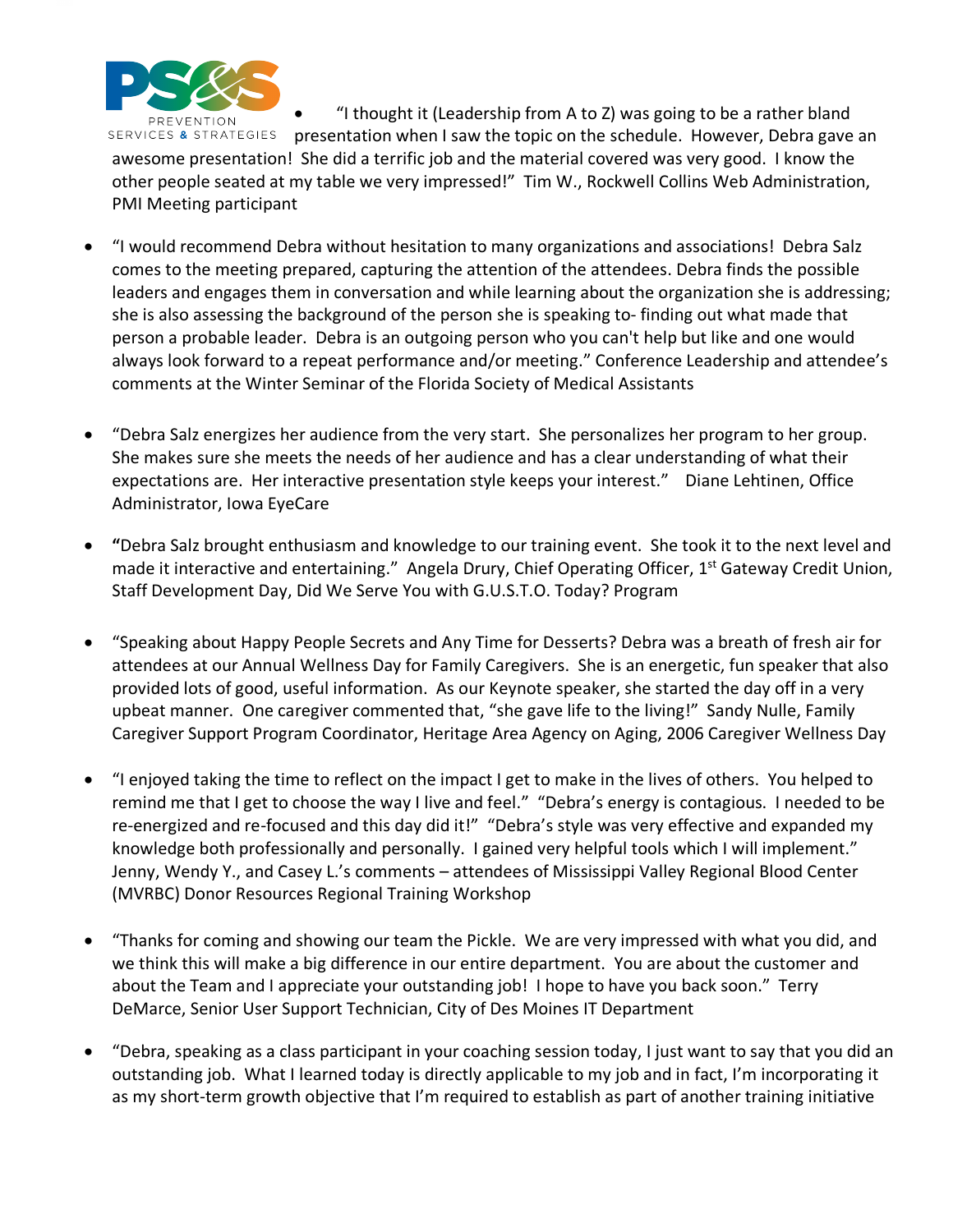

I'm undertaking. Really good stuff! Thanks so much." Steve Sawyer, MIS Manager, Pearson, IEEE Conference

- "Thank you again for your great presentation at ProCon. Everyone enjoyed your energy and the way you engaged everyone in the activities. You are very knowledgeable about your topics and present it in a very organized manner. Your training sessions are a sound investment and very beneficial to our workforce. Overall, my opinion of working with Debra is very positive and will surely use her again for future Conferences." Vickie Ozburn, Sr. Project Manager, Rockwell Collins, Inc.
- "Debra, what a great presentation! She is very energetic, uplifting, and the course was beneficial to our staff. It was a pleasure to work with Debra, we kept in close contact with the details through email and this worked wonderfully. She is so organized and such a fun person. Debra is really enthusiastic about her work and it comes out in her presentation. You can tell she is committed and wants the best for her clients. Prairie Lakes AEA Coordinators, Administrative Professionals Day Workshop
- "Thank you again for speaking at the IBA Human Resources Conference. It was pleasuring to work with you. As a meeting planner, I appreciated your organization and thoroughness. I usually send out a speaker information sheet, but your initial proposal had everything I would have asked for! Your presentation was right on target with everything that was promised and was high-energy, information filled start through the event! Darcy Burnett, CMP, Education Coordinator, Iowa Bankers Association
- "Every UNI supervisor and employee should take this conflict management course. Too much time is spent talking about inter-departmental change and not doing. These workshops are a great place to start that change." J. Thoreen, University of Northern Iowa Study Abroad, from Conflict Brings Forth Clarity training session
- "Debra was extremely professional throughout the planning process and was very dedicated to ensuring her session would hit the mark with our employees. Her dedication to creating a session that was tailor-fit for our group was evident in our pre-meetings. I truly appreciate Debra's enthusiasm, professionalism, and attention to detail. She was a pleasure to work with and I look forward to partnering with her again for future events. Thank you!" Comments from J. Pepping, John Deere, from Initiative Begins with 'I' training session
- "Debra was well organized and easy to communicate with in the coordination of the event. She was prompt in providing materials and clearly outlines her needs for the day…this made our preparations much easier. The program was presented in a fun way which captured the attention of the audience. Debra was very receptive to the feedback following the first presentation and adjusted the (second) presentation style to better meet the needs of the audience. The manner in which this was received and the effective manner in which the adjustment was made was much appreciated. Comments from J. Houtman, Iowa Donor Network, Strike a Balance training session
- Debra was very easy to work with and knowledgeable about the subject matter. She presented The Power of 100 in an educational and engaging manner which met our company's objectives and was a sound investment in our workforce. Comments from T. Larson, Iowa Health Physicians & Clinics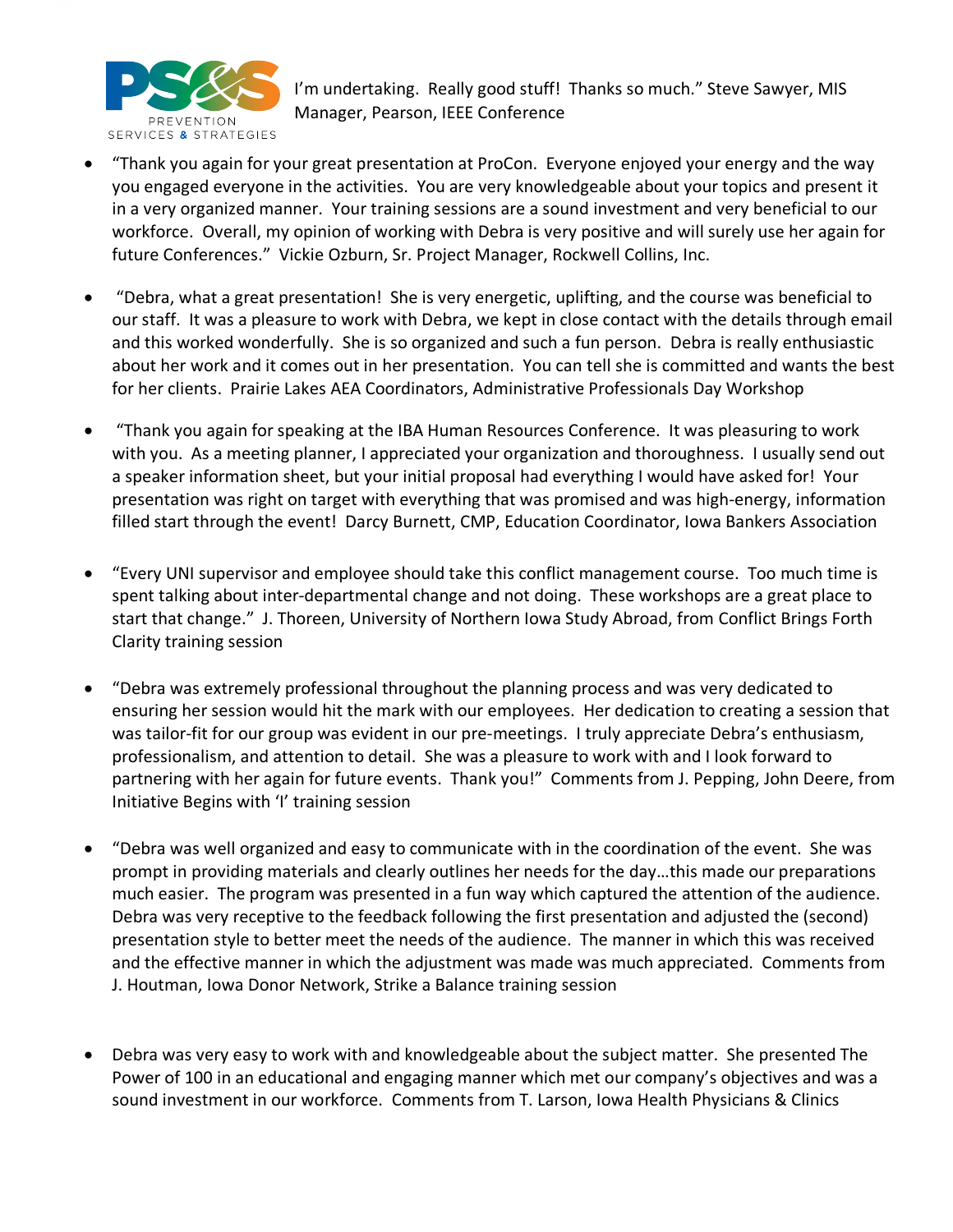

• "Debra is very positive and engaging! She enjoys what she does, and it shows. She has excellent customer service skills and is very knowledgeable about the topics she presented on. I my overall opinion of working with Debra

is very positive! Kelly Eastin, Director of Inpatient Services, ChildServe

- Debra addressed our 2-day Supervisory Training with nothing but high energy, enthusiastic management tools for our toolbox. We definitely left the 2-day training with more tools than we came with. She focused on 4 topics throughout the training and kept it very lively and moved along rapidly. I felt that she met our goals that we set out in an earlier conversation and she customized the training to fit our industry. Steve Yerington, General Superintendent, Wendling Quarries Inc.
- "Get On The Energy Bus was a great course, Debra was very energetic! This was fantastic! I would have attended the afternoon sessions too if I could, because it's a lot to think about & the more I hear it, the easier it'll be to remember. Great energized instructor!" comments from K. Regenwether, M. Burion, E. Broderick, and J. Schmitz with VGM Group
- "Debra's high energy presentations (Leadership Excellence Through Mickey Mouse) will leave your group ready to take on the rest of the day! It was great connecting with Debra through email prior to the presentation and receiving materials in a timely manner. The follow up was wonderful as well!" K. Kenne, Dubuque Women's Leadership Network
- "What I found the most valuable about the training program, Happy People Secrets, was numerous things: the humor and laughter that you brought to the program an invaluable, I have been here 6 years and have not heard so much laughter at a staff meeting! Some of the staff comments I heard included: I need to start doing some if the things she talked about, that was awesome! I get to come to work! I loved the program and so did the staff. I will certainly encourage other facilities as well as our own to discuss other training opportunities with you in the future." C. Fiedler, Program Coordinator & staff, Morningside Assisted Living
- "Deb was amazing to work with in every way. She thoroughly delivers quality information by customizing it to specific company needs." Bridget Schultz, Product Development Specialist, Hawkeye Community College
- Debra is very knowledgeable regarding the topics she covered. All our training programs were presented in an educational and engaging manner and met our organization's objectives. I feel these programs were a sound investment and beneficial to our participants." Toni Claussen, Sales Manager, MethWick, Happy People Secrets Program
- "Love her energy and enthusiasm" Cindy Rillery, "Great class. Very helpful info." Rosie Daniel, "This was awesome! It hit home in a great way" Shannon Skow, "Very well paced and energetic class. Best one in the series thus far." Nathan Garbes; Strike a Balance participants at Hawkeye Community College Business Consortium Series
- "Appreciated Debra's style throughout the process, and the fact that she really wanted to get to know us and our needs. Made for a much more personalized and relevant session. Also appreciated her energy and enthusiasm. It's always nice to work with people who are positive and enthusiastic about their work." P2P Feedback response DuPont Industrial Biosciences